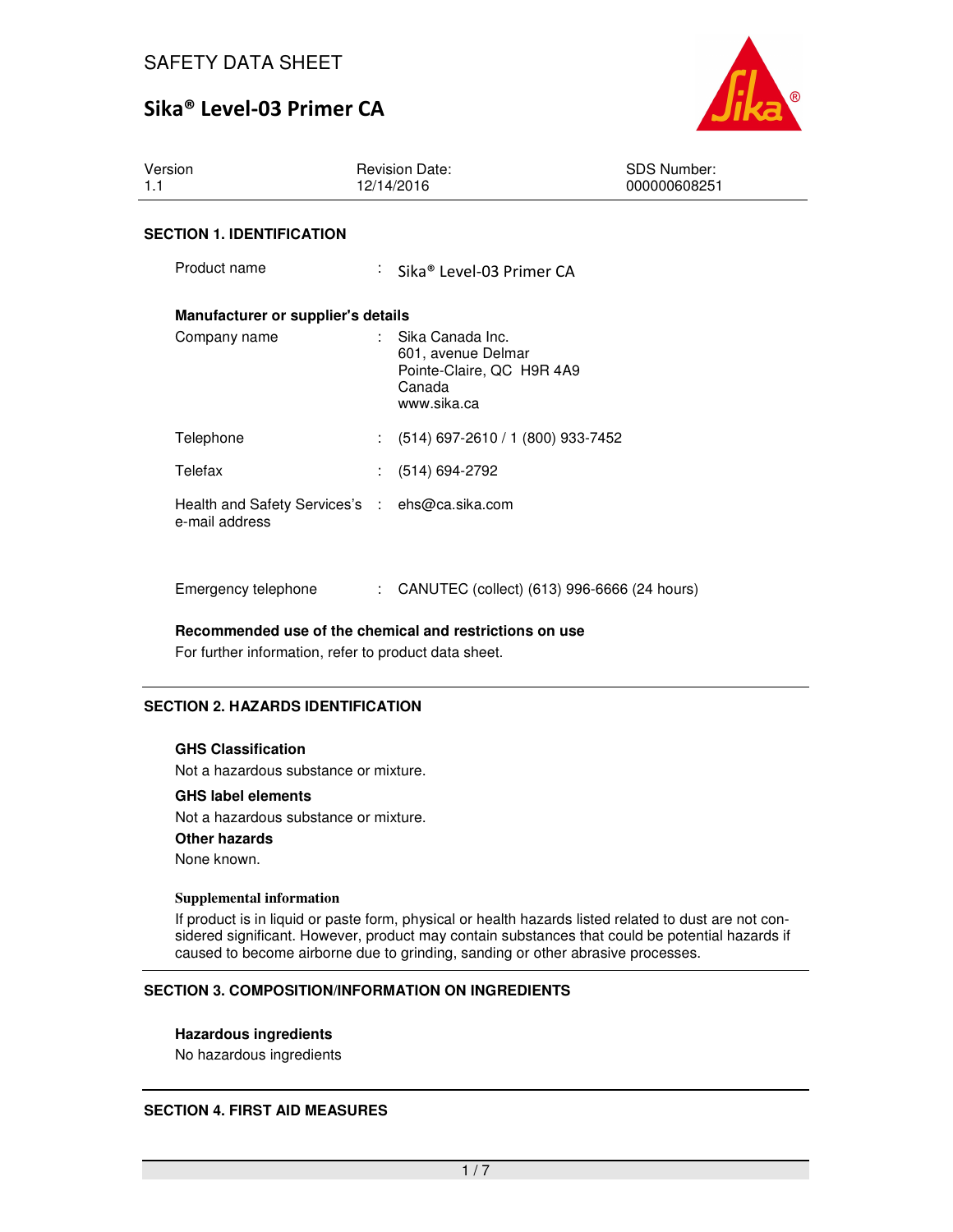

| Version<br>1.1                                                    | <b>Revision Date:</b><br>12/14/2016                                                                     | <b>SDS Number:</b><br>000000608251                                                                                                                                         |
|-------------------------------------------------------------------|---------------------------------------------------------------------------------------------------------|----------------------------------------------------------------------------------------------------------------------------------------------------------------------------|
| General advice                                                    |                                                                                                         | : No hazards which require special first aid measures.                                                                                                                     |
| If inhaled                                                        | $:$ Move to fresh air.                                                                                  |                                                                                                                                                                            |
| In case of skin contact                                           | Wash off with soap and plenty of water.                                                                 | : Take off contaminated clothing and shoes immediately.                                                                                                                    |
| In case of eye contact                                            | : Flush eyes with water as a precaution.<br>Remove contact lenses.<br>Keep eye wide open while rinsing. |                                                                                                                                                                            |
| If swallowed                                                      | Do not give milk or alcoholic beverages.                                                                | : Clean mouth with water and drink afterwards plenty of water.<br>Do not induce vomiting without medical advice.<br>Never give anything by mouth to an unconscious person. |
| Most important symptoms<br>and effects, both acute and<br>delayed | : No known significant effects or hazards.<br>and symptoms.                                             | See Section 11 for more detailed information on health effects                                                                                                             |
| Notes to physician                                                | : Treat symptomatically.                                                                                |                                                                                                                                                                            |

### **SECTION 5. FIRE-FIGHTING MEASURES**

| Suitable extinguishing media                      | : Use extinguishing measures that are appropriate to local cir-<br>cumstances and the surrounding environment.                                                                                                                  |
|---------------------------------------------------|---------------------------------------------------------------------------------------------------------------------------------------------------------------------------------------------------------------------------------|
| Further information                               | : Collect contaminated fire extinguishing water separately. This<br>must not be discharged into drains.<br>Fire residues and contaminated fire extinguishing water must<br>be disposed of in accordance with local regulations. |
| Special protective equipment<br>for fire-fighters | : In the event of fire, wear self-contained breathing apparatus.                                                                                                                                                                |

#### **SECTION 6. ACCIDENTAL RELEASE MEASURES**

| Environmental precautions                                | : Local authorities should be advised if significant spillages<br>cannot be contained.                       |
|----------------------------------------------------------|--------------------------------------------------------------------------------------------------------------|
| Methods and materials for<br>containment and cleaning up | : Wipe up with absorbent material (e.g. cloth, fleece).<br>Keep in suitable, closed containers for disposal. |

## **SECTION 7. HANDLING AND STORAGE**

| Advice on protection against<br>fire and explosion | : Normal measures for preventive fire protection.                                                                                           |
|----------------------------------------------------|---------------------------------------------------------------------------------------------------------------------------------------------|
| Advice on safe handling                            | : For personal protection see section 8.<br>No special handling advice required.<br>Follow standard hygiene measures when handling chemical |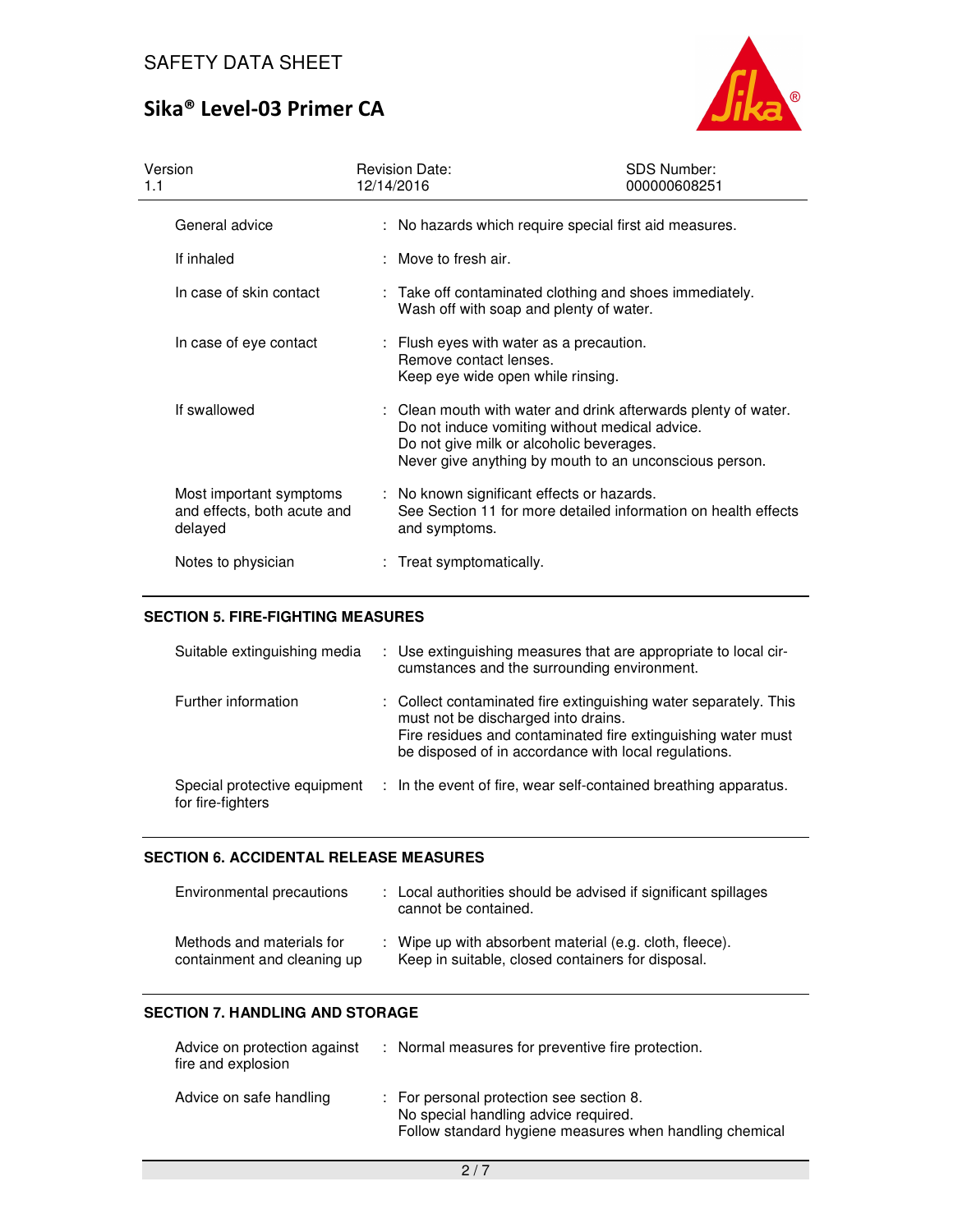

| Version<br>1.1              | <b>Revision Date:</b><br>12/14/2016                   | <b>SDS Number:</b><br>000000608251                           |
|-----------------------------|-------------------------------------------------------|--------------------------------------------------------------|
|                             | products.                                             |                                                              |
| Conditions for safe storage | place.<br>Store in accordance with local regulations. | : Keep container tightly closed in a dry and well-ventilated |
| Materials to avoid          |                                                       | : No special restrictions on storage with other products.    |

## **SECTION 8. EXPOSURE CONTROLS/PERSONAL PROTECTION**

#### **Ingredients with workplace control parameters**

Contains no substances with occupational exposure limit values.

| <b>Engineering measures</b>   | : Use of adequate ventilation should be sufficient to control<br>worker exposure to airborne contaminants. If the use of this<br>product generates dust, fumes, gas, vapor or mist, use pro-<br>cess enclosures, local exhaust ventilation or other engineer-<br>ing controls to keep worker exposure below any recommend-<br>ed or statutory limits. |
|-------------------------------|-------------------------------------------------------------------------------------------------------------------------------------------------------------------------------------------------------------------------------------------------------------------------------------------------------------------------------------------------------|
| Personal protective equipment |                                                                                                                                                                                                                                                                                                                                                       |
| Respiratory protection        | Use a properly fitted NIOSH approved air-purifying or air-fed<br>respirator complying with an approved standard if a risk as-<br>sessment indicates this is necessary.                                                                                                                                                                                |
|                               | The filter class for the respirator must be suitable for the max-<br>imum expected contaminant concentration<br>(gas/vapor/aerosol/particulates) that may arise when han-<br>dling the product. If this concentration is exceeded, self-<br>contained breathing apparatus must be used.                                                               |
| Hand protection               |                                                                                                                                                                                                                                                                                                                                                       |
| Remarks                       | : Chemical-resistant, impervious gloves complying with an<br>approved standard should be worn at all times when handling<br>chemical products if a risk assessment indicates this is nec-<br>essary.                                                                                                                                                  |
| Eye protection                | Safety eyewear complying with an approved standard should<br>be used when a risk assessment indicates this is necessary.                                                                                                                                                                                                                              |
| Skin and body protection      | Choose body protection in relation to its type, to the concen-<br>tration and amount of dangerous substances, and to the spe-<br>cific work-place.                                                                                                                                                                                                    |
| Hygiene measures              | Wash hands before breaks and immediately after handling<br>the product.<br>Remove contaminated clothing and protective equipment<br>before entering eating areas.                                                                                                                                                                                     |

### **SECTION 9. PHYSICAL AND CHEMICAL PROPERTIES**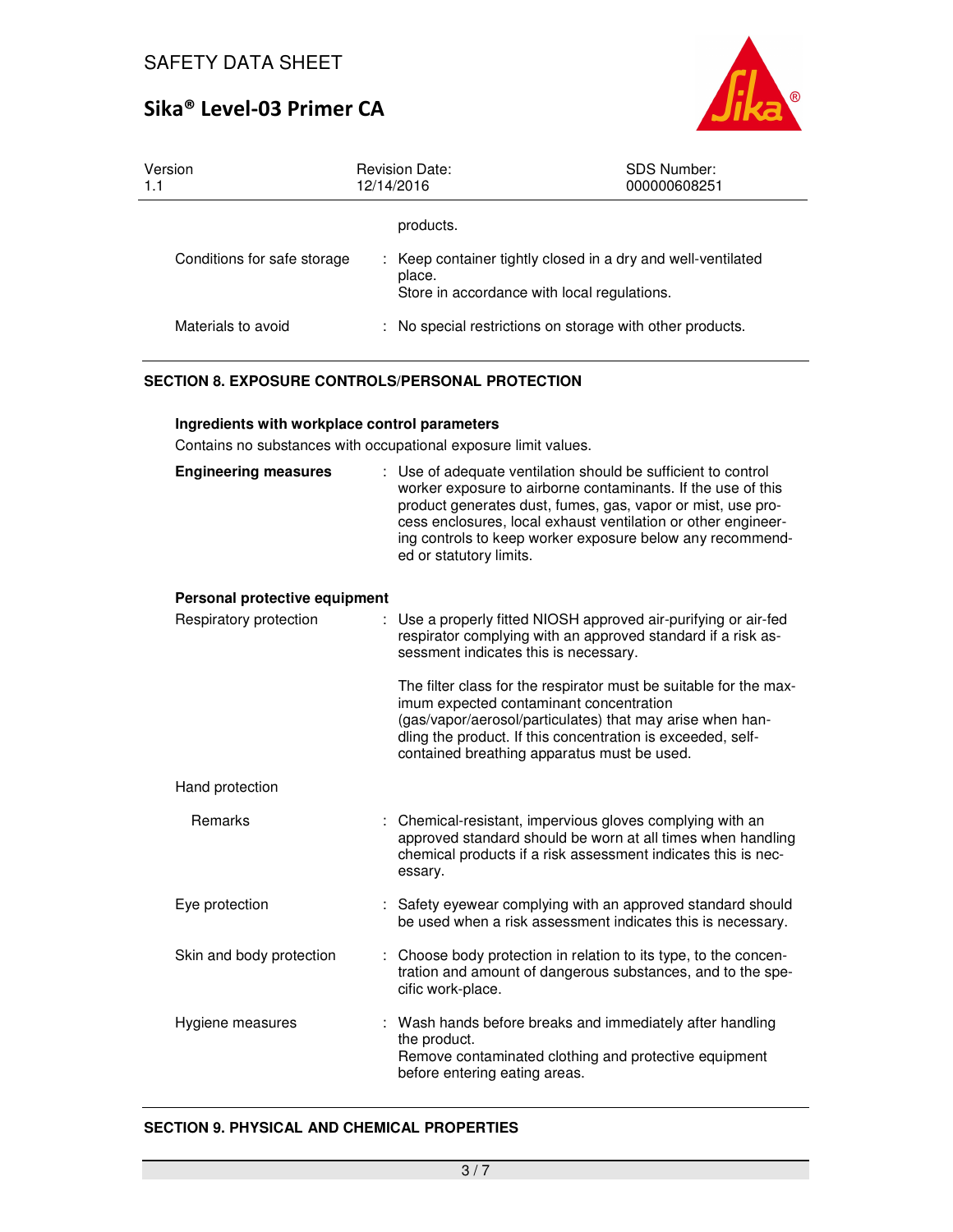

| Version<br>1.1                             | <b>Revision Date:</b><br>12/14/2016           | <b>SDS Number:</b><br>000000608251 |
|--------------------------------------------|-----------------------------------------------|------------------------------------|
| Appearance                                 | : liquid                                      |                                    |
| Color                                      | : green                                       |                                    |
| Odor                                       | : neutral                                     |                                    |
| Odor Threshold                             | : No data available                           |                                    |
| pH                                         | : ca. 9.75, $(23 \text{ °C} (73 \text{ °F}))$ |                                    |
| Melting point/range / Freezing<br>point    | : No data available                           |                                    |
| Boiling point/boiling range                | : No data available                           |                                    |
| Flash point                                | : > 101 ℃ (214 °F)<br>Method: closed cup      |                                    |
| Evaporation rate                           | : No data available                           |                                    |
| Flammability (solid, gas)                  | : No data available                           |                                    |
| Upper explosion limit                      | : No data available                           |                                    |
| Lower explosion limit                      | : No data available                           |                                    |
| Vapor pressure                             | $: 23$ hpa (17 mmHg)                          |                                    |
| Relative vapor density                     | : No data available                           |                                    |
| Density                                    | : 1.020 g/ml (23 °C (73 °F) ())               |                                    |
| Solubility(ies)<br>Water solubility        | : soluble                                     |                                    |
| Partition coefficient: n-<br>octanol/water | : No data available                           |                                    |
| Autoignition temperature                   | : No data available                           |                                    |
| Decomposition temperature                  | : No data available                           |                                    |
| Viscosity<br>Viscosity, dynamic            | : No data available                           |                                    |
| Viscosity, kinematic                       | $>$ 20.50 mm2/s (40 °C)                       |                                    |
| <b>Explosive properties</b>                | : No data available                           |                                    |
| Molecular weight                           | No data available                             |                                    |

## **SECTION 10. STABILITY AND REACTIVITY**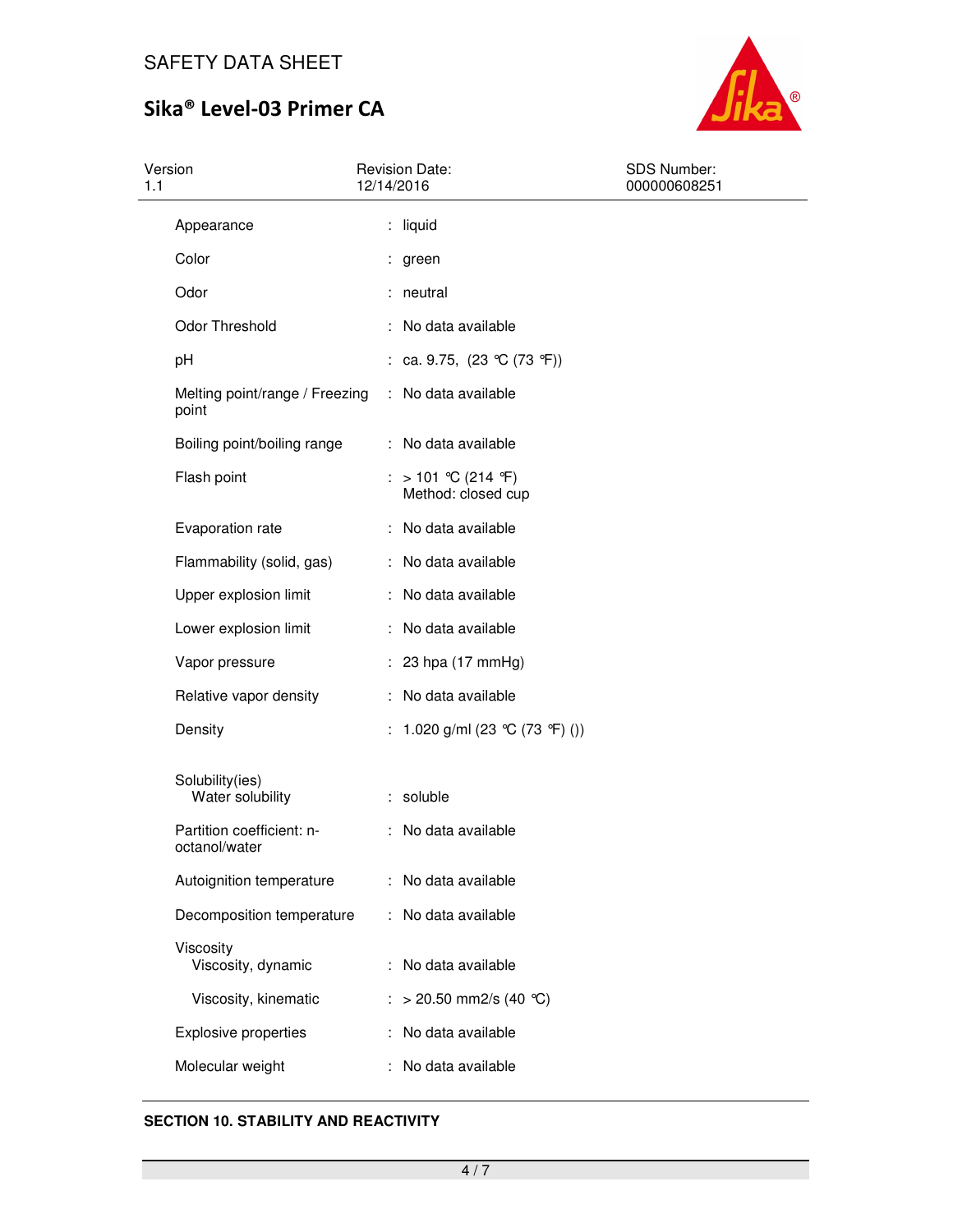

| Version<br>1.1 |                                                     | <b>Revision Date:</b><br>12/14/2016 |                                     | <b>SDS Number:</b><br>000000608251                            |  |
|----------------|-----------------------------------------------------|-------------------------------------|-------------------------------------|---------------------------------------------------------------|--|
|                | Reactivity                                          |                                     |                                     | : No dangerous reaction known under conditions of normal use. |  |
|                | Chemical stability                                  |                                     | : The product is chemically stable. |                                                               |  |
|                | Possibility of hazardous reac-<br>tions             |                                     |                                     | : Stable under recommended storage conditions.                |  |
|                | Conditions to avoid                                 |                                     | : No data available                 |                                                               |  |
|                | Incompatible materials                              |                                     | : No data available                 |                                                               |  |
|                | No decomposition if stored and applied as directed. |                                     |                                     |                                                               |  |

### **SECTION 11. TOXICOLOGICAL INFORMATION**

#### **Acute toxicity**

Not classified based on available information.

#### **Skin corrosion/irritation**

Not classified based on available information.

#### **Serious eye damage/eye irritation**

Not classified based on available information.

#### **Respiratory or skin sensitization**

Skin sensitization: Not classified based on available information. Respiratory sensitization: Not classified based on available information.

#### **Germ cell mutagenicity**

Not classified based on available information.

### **Carcinogenicity**

Not classified based on available information. **IARC** Not applicable

**NTP** Not applicable

#### **Reproductive toxicity**

Not classified based on available information.

#### **STOT-single exposure**

Not classified based on available information.

#### **STOT-repeated exposure**

Not classified based on available information.

#### **Aspiration toxicity**

Not classified based on available information.

#### **SECTION 12. ECOLOGICAL INFORMATION**

**Ecotoxicity**  No data available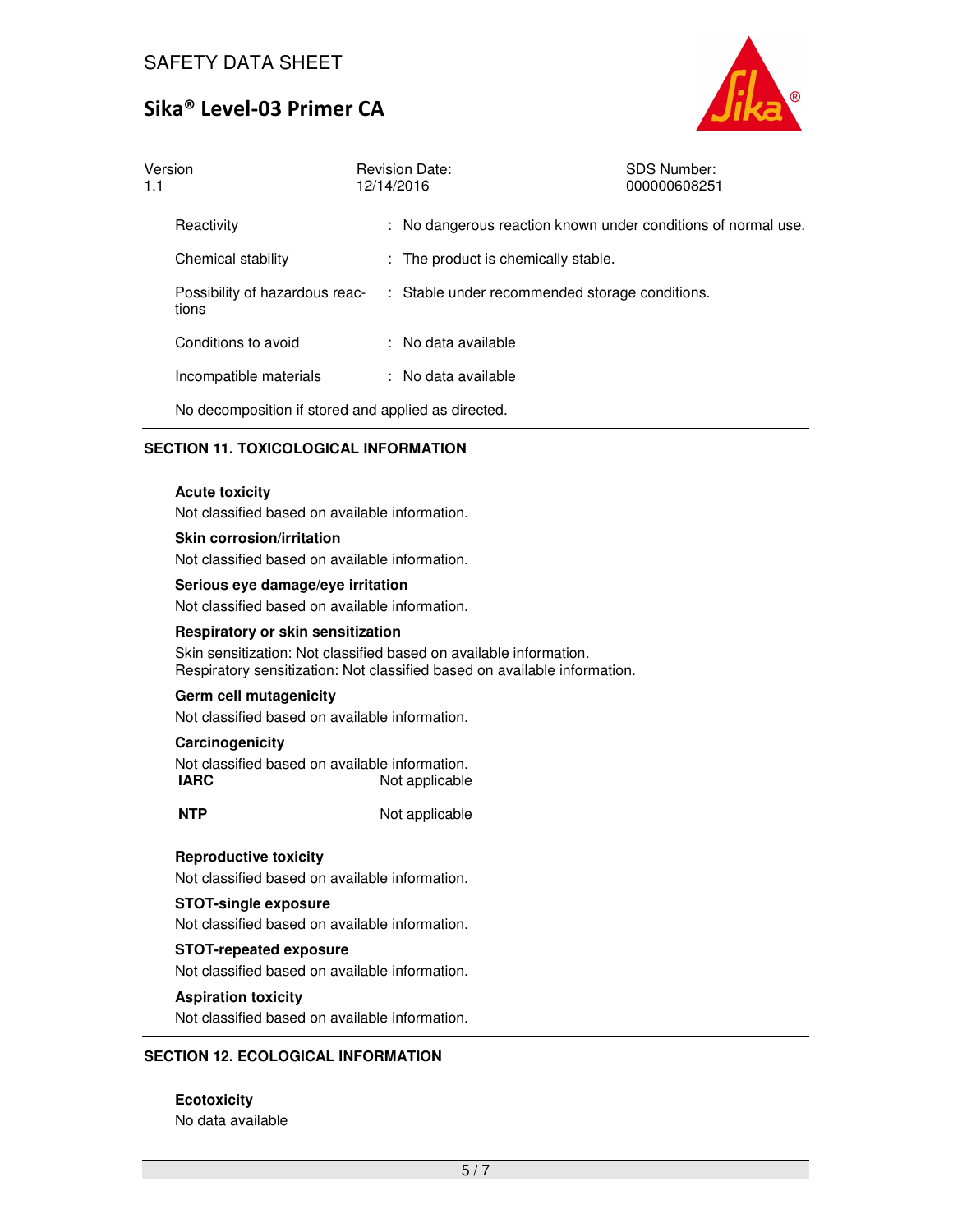

| Version<br>1.1                                            | <b>Revision Date:</b><br>12/14/2016                          | <b>SDS Number:</b><br>000000608251                                                                                                   |  |
|-----------------------------------------------------------|--------------------------------------------------------------|--------------------------------------------------------------------------------------------------------------------------------------|--|
| Persistence and degradability<br>No data available        |                                                              |                                                                                                                                      |  |
| <b>Bioaccumulative potential</b><br>No data available     |                                                              |                                                                                                                                      |  |
| <b>Mobility in soil</b><br>No data available              |                                                              |                                                                                                                                      |  |
| Other adverse effects                                     |                                                              |                                                                                                                                      |  |
| <b>Product:</b><br>Additional ecological infor-<br>mation | tainer in a safe way.<br>soil, waterways, drains and sewers. | : Do not empty into drains; dispose of this material and its con-<br>Avoid dispersal of spilled material and runoff and contact with |  |

### **SECTION 13. DISPOSAL CONSIDERATIONS**

| <b>Disposal methods</b> |                                                                                                                                                                                                                               |
|-------------------------|-------------------------------------------------------------------------------------------------------------------------------------------------------------------------------------------------------------------------------|
| Waste from residues     | : Disposal of this product, solutions and any by-products should<br>at all times comply with the requirements of environmental<br>protection and waste disposal legislation and any regional<br>local authority requirements. |
| Contaminated packaging  | : Empty containers should be taken to an approved waste han-<br>dling site for recycling or disposal.                                                                                                                         |

#### **SECTION 14. TRANSPORT INFORMATION**

**Domestic regulation TDG (road/train)** Not dangerous goods

**International Regulations IATA-DGR** Not dangerous goods **IMDG-Code** Not dangerous goods

**Transport in bulk according to Annex II of MARPOL 73/78 and the IBC Code**  Not applicable for product as supplied.

### **SECTION 15. REGULATORY INFORMATION**

### **Canadian lists**

No substances are subject to a Significant New Activity Notification.